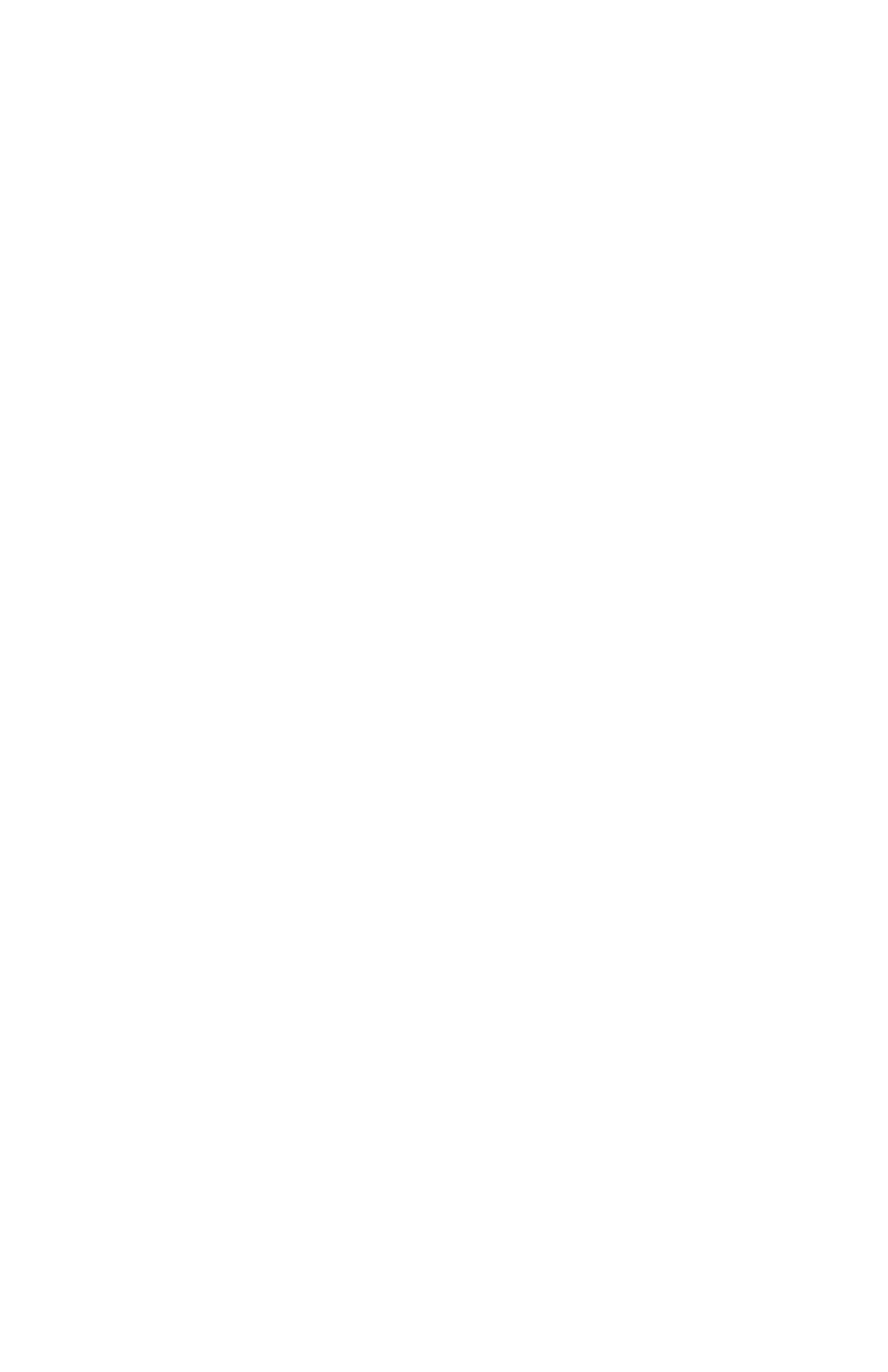TIW Vol. 9| No. 1

May 2022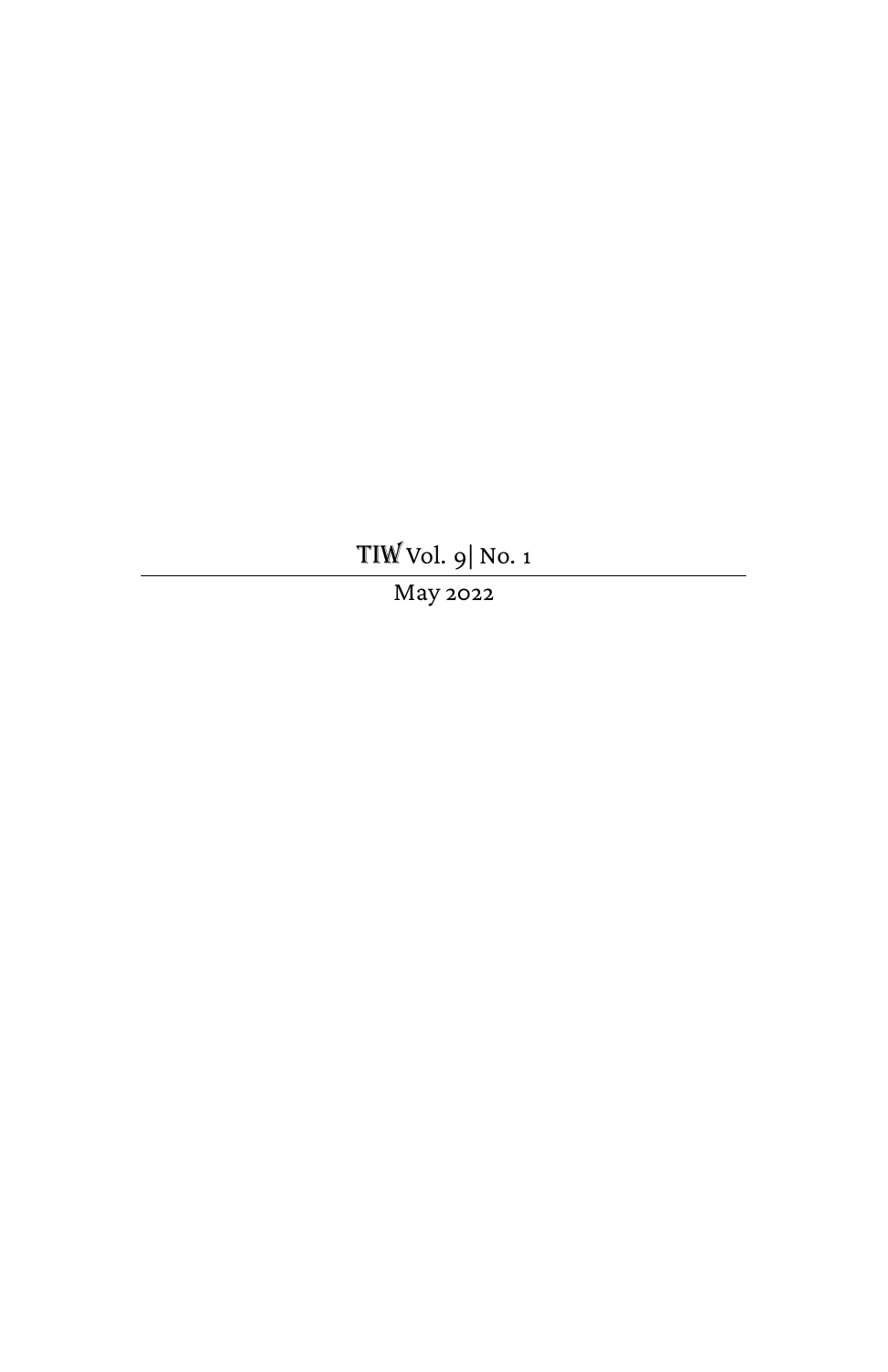# The Thomistic Distinction between the Act of Understanding and the Formation of a Mental Word: *Intelligere* and *Dicere* in Aquinas

Fr. Andres Ayala, IVE, Ph.D. *Mt. Rainier, MD*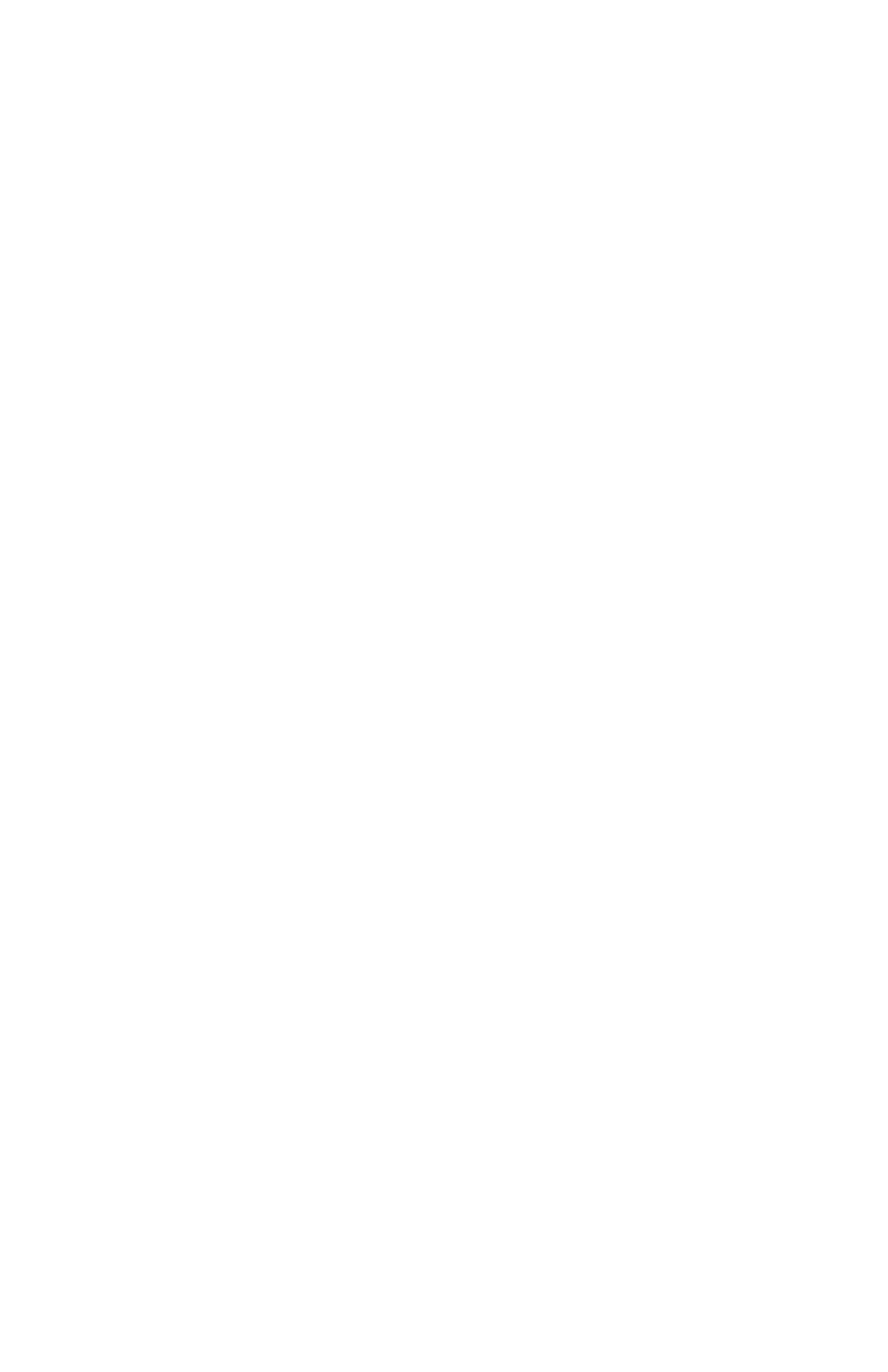W<br>Websiter hat is the distinction between understanding and forming a concept? In my view, for Aquinas, *intelligere* (the act of understanding) and *dicere* (the forming of a *verbum* or mental word) are not two different acts, but simply two different aspects of the same act of understanding. In the following, I will explore more in depth what this distinction means for Aquinas. Firstly, I will give a mostly doctrinal or systematic overview of the issue and, secondly, I will support my claims with relevant textual evidence, taken exclusively from Aquinas' *Summa Theologiae*.

This study, as an appendix, is part of "The Influence of Kant in Transcendental Thomism: Rahner, Lonergan and Von Balthasar" (forthcoming).<sup>1</sup> In my view, Lonergan's way of distinguishing *intelligere* and *dicere* is different from St. Thomas' way.<sup>2</sup> In the body of my book, I focus on Lonergan's reasons to distinguish these notions in his own particular way, whereas this study focuses on St. Thomas' doctrine. It is my hope that the following lines will foster an understanding of St. Thomas' epistemology and of its application to Trinitarian theology.

### **I. NOT TWO DIFFERENT ACTS: SYSTEMATIC OVERVIEW**

*Intelligere* and *dicere* are not two different acts of the possible intellect, because the possible intellect does not essentially have two acts, but one, which is understanding (*intelligere*)

1 Cf. Bibliography.

<sup>2</sup> In my book, I focus on Lonergan's doctrine in his *Verbum* articles, cf. Bernard J. F. Lonergan, *Verbum: Word and Idea in Aquinas*, Reprint, ed. Frederick E. Crowe and Robert M. Doran, vol. 2, Collected Works of Bernard Lonergan (Toronto: University of Toronto Press, 2014). Lonergan's distinction between *intelligere* and *dicere* may be seen in ibid., 150: "On the level of intellectual apprehension the agent object is the *quidditas rei materialis*, not *to ti estin* but *to ti en einai*, known in and through a phantasm illuminated by agent intellect; this agent object is the *obiectum proprium intellectus humani*; it is the object of insight. Corresponding to this agent object there is the terminal object of the inner word; this is the concept, and the first of concepts is *ens*, the *obiectum commune intellectus*."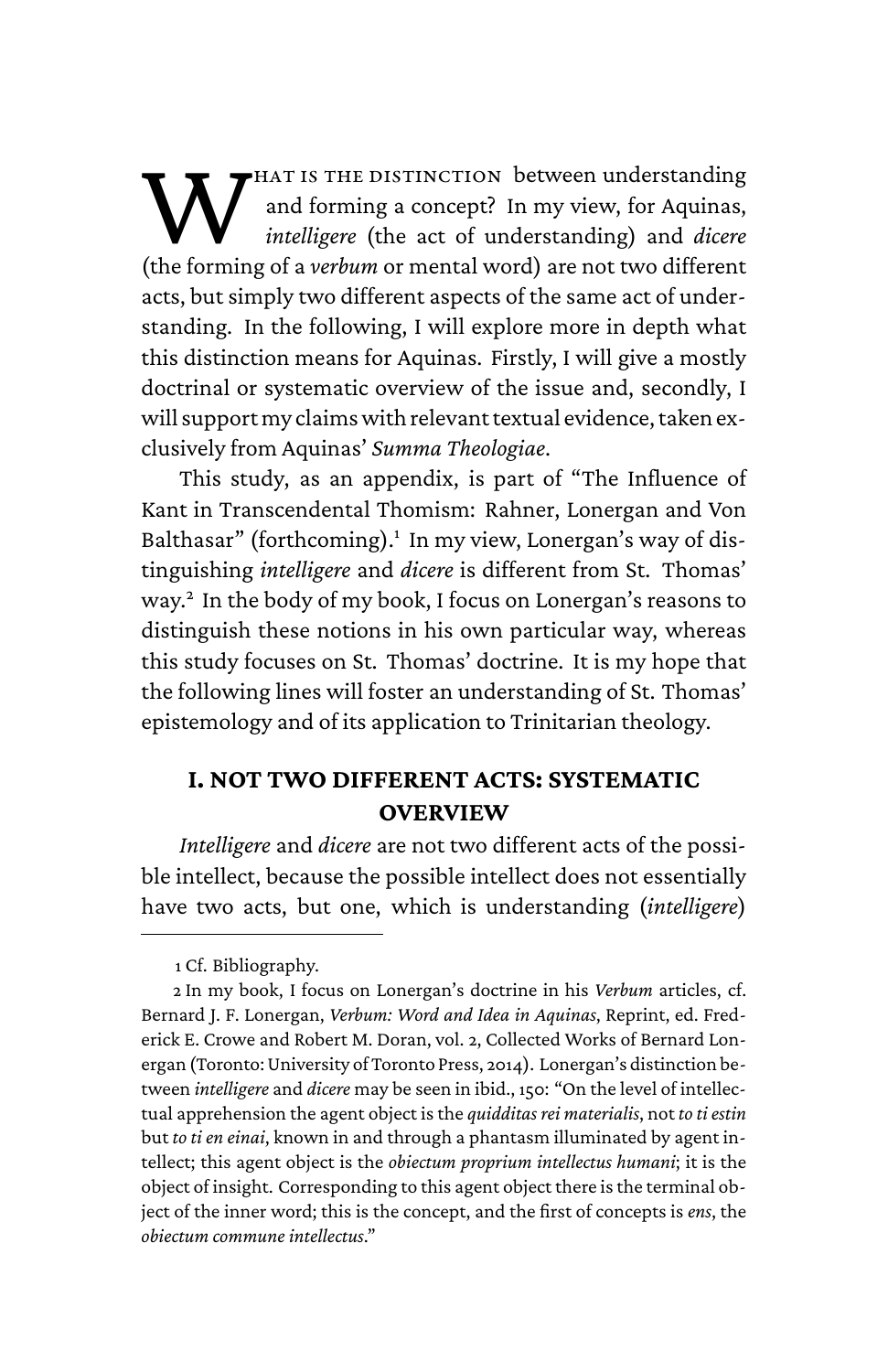through a concept (*verbum*), as I will explain. Additionally, *intelligere* and *dicere* do not correspond to simple apprehension and judgment respectively, because there is a *verbum* in simple apprehension, which is the definition. In other words, simple apprehension is not only *intelligere*, but there is also *dicere* and *verbum* in simple apprehension.

Simple apprehension and judgment are two different operations of the same faculty, but no faculty can have two acts at the same time under the same respect. This is what I mean when I say that the possible intellect, which is the faculty of both simple apprehension and judgment, has essentially only one act which is understanding. Simple apprehension and judgment are two different instances of understanding and, therefore, both of them happen as acts of the possible intellect and both of them through a *verbum*.

We form a *verbum* when we understand. This does not mean that we first understand and then form a *verbum*, but that the very fact that we understand something implies that we have formed a *verbum* of it.<sup>3</sup> There is no real difference between the act of understanding and the formation of a *verbum*. We would not have a *verbum* if we had not understood something, but we would not understand something if we did not have a *verbum* of it.

Therefore, to conceive something and to define something is the same as to understand it. If you have no "idea" (*verbum*) of what something is, it is because you have not yet "understood" (*intelligere*) it.

Let me explain this in terms of the process of understanding. Once the agent intellect has abstracted the intelligible

<sup>3</sup> Cf. ST, I, q. 27, a. 1, c.: "For whenever we understand, *by the very fact of understanding* there proceeds something within us, which is a conception of the object understood, a conception issuing from our intellectual power and proceeding from our knowledge of that object" [Quicumque enim intelligit,*ex hoc ipso quod intelligit*, procedit aliquid intra ipsum, quod est conceptio rei intellectae, ex vi intellectiva proveniens, et ex eius notitia procedens]. In Aquinas' text, the emphasis is always mine, unless otherwise indicated.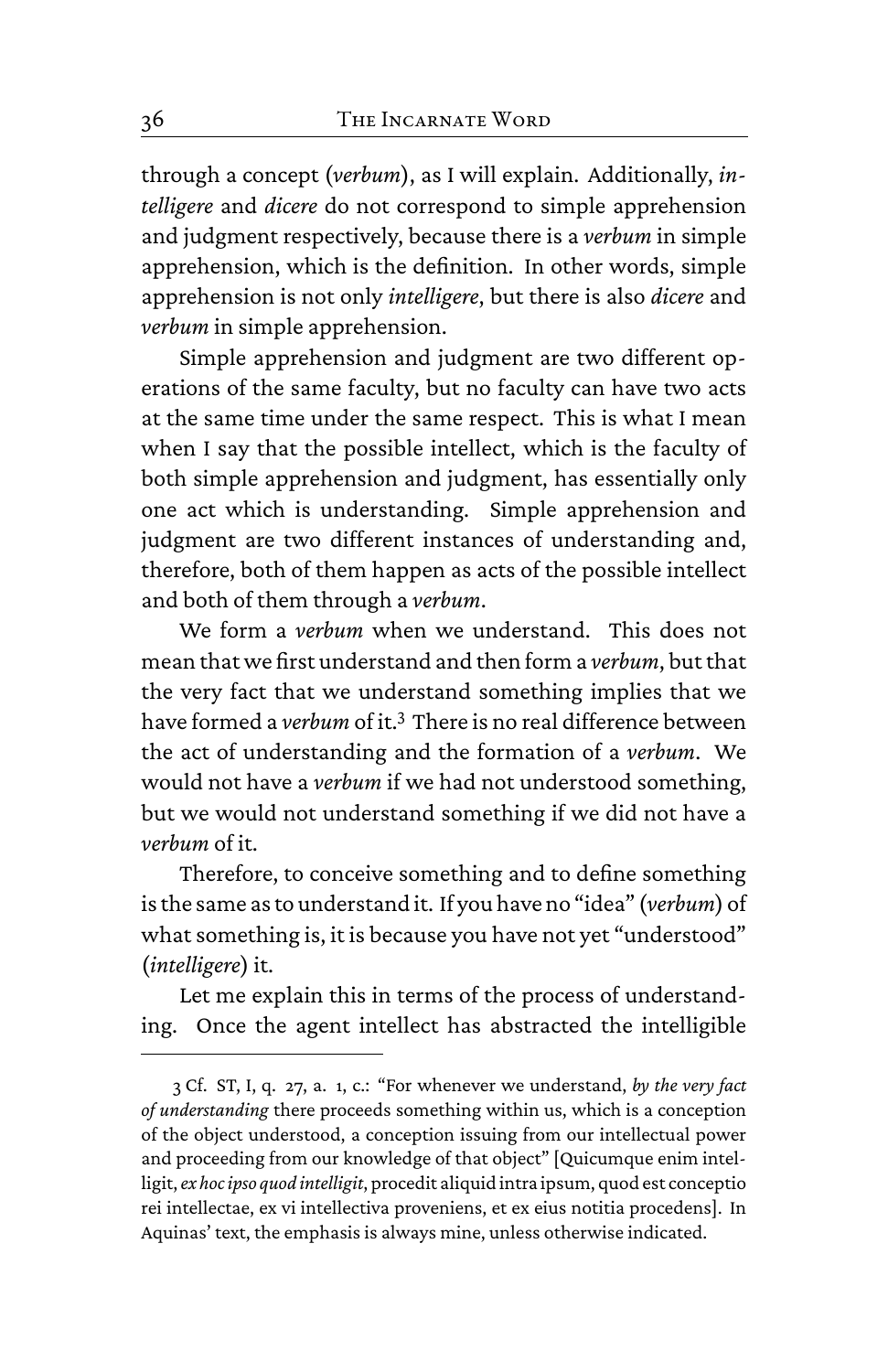species, this intelligible species, as agent object, is impressed upon or acts upon the possible intellect. This is not the act of understanding. This is the act of the *species impressa* or, in another sense, of the agent intellect but not the act of the possible intellect. That is, at this point, the possible intellect is acted upon, the possible intellect is actualized (by the *speciesimpressa*) but does not yet act itself.<sup>4</sup> What makes the possible intellect *able to act* is precisely this being acted upon by the *species impressa*, which is intelligible in act. Once actualized by the *species impressa*, the possible intellect acts: the possible intellect embraces the *species impressa* in a concept. This is the cognitive moment, this is the intentional reception, this is the moment of understanding. The contact of the possible intellect with the intelligibility in act of the *species impressa* is what allows the possible intellect to pass itself from understanding in potency to understanding in act.<sup>5</sup> Only then, the *species impressa* passes from intelligible in act and in potency to be understood to understood in act (*species expressa* or *verbum*). The *species expressa* is the act of understanding as completed. And this is what it means to say that "*intellectum* in act" (the *verbum* or*species expressa*) is the same as "*intellectus* in act" (which is the act of understanding).<sup>6</sup>

5 This is what it means that the *verbum* is "act from act": the *species expressa* comes from the actuality of the *species impressa*, the act of understanding comes from the actuality of the intelligible. It does not mean that the *verbum* comes from a previous act of understanding.

6 ST, I, q. 85, a. 2 ob. 1: "the understood in act is the intellect itself in act" [intellectum in actu est ipse intellectus in actu].

<sup>4</sup> Can we not say that if the possible intellect is actualized, then it passes from potency to act and there we have the first act of the possible intellect? Not really. Suppose fire and wood. Does the fire burn the wood, or does the wood burn? Who is the one burning, the fire or the wood? Both, of course. But the wood is burnt, not the fire. Unless there is a fire, the wood does not burn, but to be burnt is not the act of the fire but the act of the wood. Do they not happen at the same time? Yes, of course: as soon as the fire burns the wood, the wood is burnt. Are they not, then, the same act? Of course not: the act of the fire causes the act of the wood, but the act of the wood is its own. The act of the fire is not the act of the wood. In a similar way, the activity of the *species impressa* over the possible intellect is not the act of the possible intellect itself.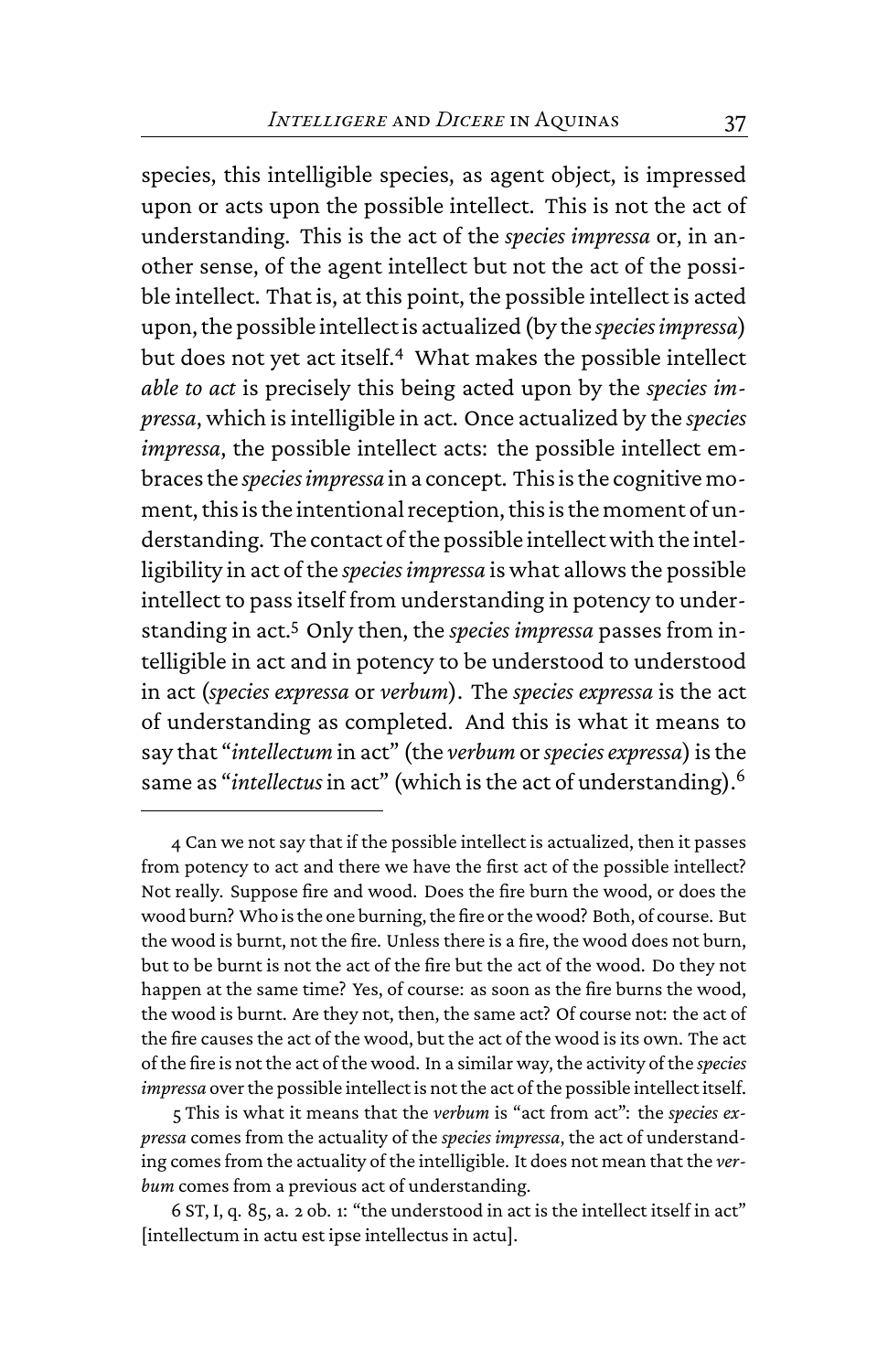Certainly, we could never conceive what we have not understood, and St. Thomas says that *verbum* is "*ex eius notitia procedens*."<sup>7</sup> This, however, does not mean that the act of understanding is previous to the conception of the word, but that it is the reason of the conception of the word: a concept forms in the intellect because the intellect has understood something. The notional sequence and distinction in our mind (*i.e. distinctio rationis*) do not necessitate metaphysical sequence and distinction (*distinctio realis*), as if the two acts were really distinct and not simply two aspects of the same act.

We may then understand why St. Thomas says that *intel*ligere and *dicere* are not the same.<sup>8</sup> They do not have the same meaning and, therefore, even if they occur at the same time and are aspects of the same act, they must be distinguished. *Intelligere* indicates a relationship of the intellect to that which is understood (we understand *something*), whereas *dicere* indicates a relationship of the intellect to its own act, to its own subjective perfection (we say or speak an *interior word*, we conceive a *concept*). And even if we also say "something," we say it or speak it through a word: the term "speaking" directly indicates the use of words and indirectly what we say. Clearly, St. Thomas is making this distinction because he wants to attribute *dicere* only to the Father, and understanding to the three Persons in the Blessed Trinity. This distinction, however, does not imply that in the Trinity understanding happens separately from speaking: but that only one person speaks, and the three of them are spoken through the same word.<sup>9</sup>

St. Thomas says that the word proceeds*ex notitia concipientis* in the sense that the word proceeds from the intellect insofar as the intellect understands [something]. We could differentiate notionally the two moments, and put one as the "cause"

<sup>7</sup> ST, I, q. 27, a. 1, c.: "proceeding from our knowledge of that object".

<sup>8</sup> Cf. ST I, q. 34, a. 1, ad 3: "Anselmus vero improprie accepit dicere pro intelligere. Quae tamen differunt." I will explain in detail this text in section 2.

<sup>9</sup> Cf. ST, I, q. 34, a. 1, ad 3.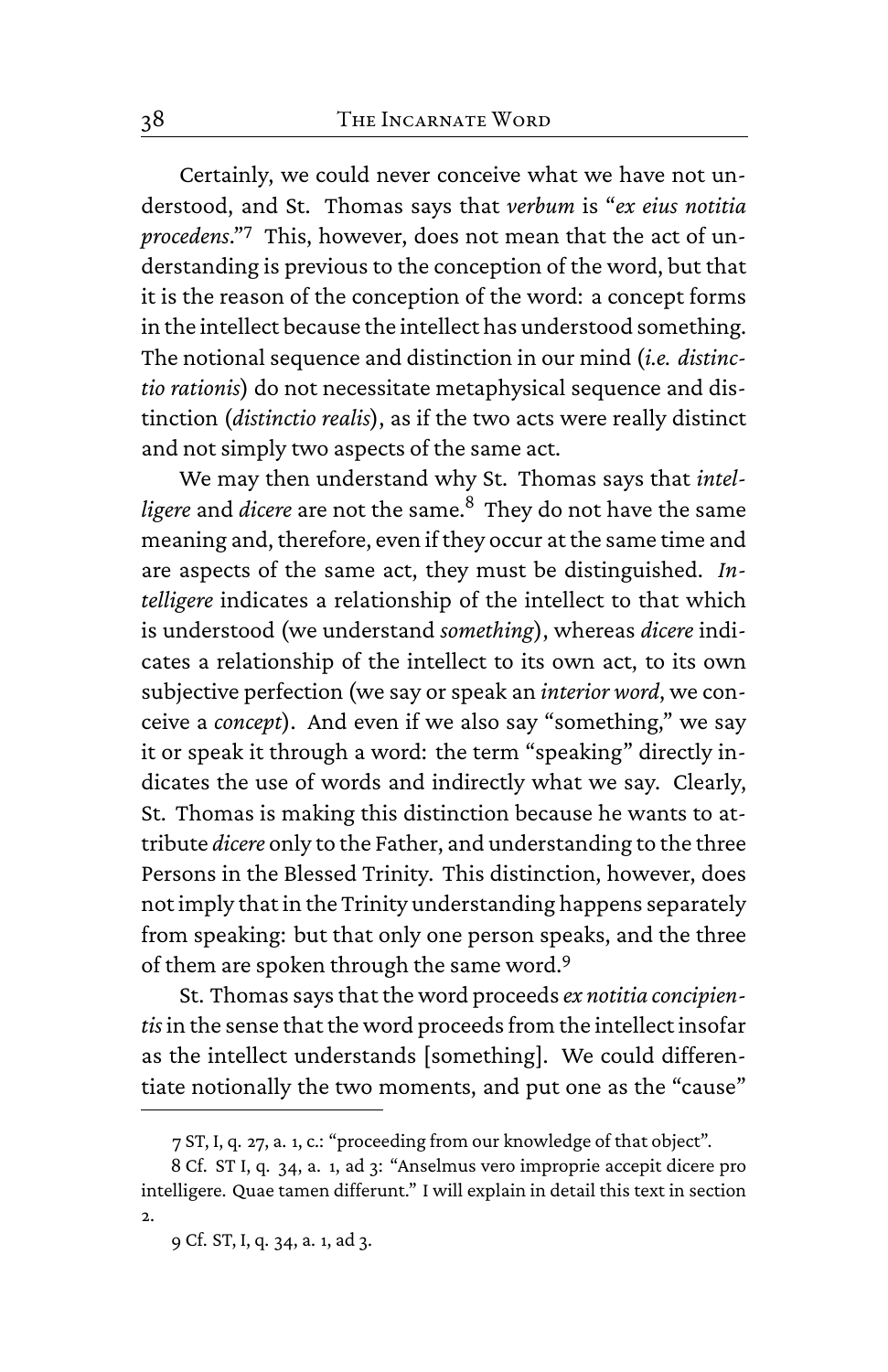of the other, but in reality both are the same thing. In order to conceive something, we must see it first; the moment of seeing something could be called *intelligere*, and the moment of conceiving, *verbum*. But if seeing is the act of the intellect with reference to the object seen, what is the difference with the *verbum*? There is no difference in reality: we are talking about the same act of the intellect. But there is a difference in the signification, because the act of the intellect has two different aspects, and this is exactly Aquinas' point in distinguishing *intelligere* and *dicere*. Insofar as the intellect refers to the thing understood, we use the term "understanding": we understand something. Insofar as the intellect is referred to its own act, that is, to the word by which it understands, we use the term "speaking": we speak a word. The notion of "understanding" in itself does not imply procession, but rather possession and perfection. "Speaking" implies procession, because we issue a word. Again, we do not "issue" something insofar as we understand it, but we *possess* that something as our own perfection. The word instead issues from the one who speaks the word.

Therefore, and coming back to the Blessed Trinity, because understanding implies only a relationship to that which is understood, the Three Divine Persons understand, insofar as they know themselves and in themselves know everything else; whereas because speaking or conceiving implies a relationship to that by which something is spoken or conceived, only the Father speaks.

#### **II. ANALYSIS OF TEXTUAL EVIDENCE**

Let me support my claims with the Thomistic text. In *Summa* I, q. 34, a. 1, c., St. Thomas quotes with approval St. John Damascene: "he says that 'word' is called 'the natural movement of the intellect, by which the intellect moves, understands and thinks'"<sup>10</sup> The *verbum* is always related to the act of under-

<sup>10</sup> ST I, q. 34, a. 1, c.: "dicens [Damascenus] quod 'verbum dicitur *naturalis intellectus motus*, secundum quem movetur et intelligit et cogitat.'"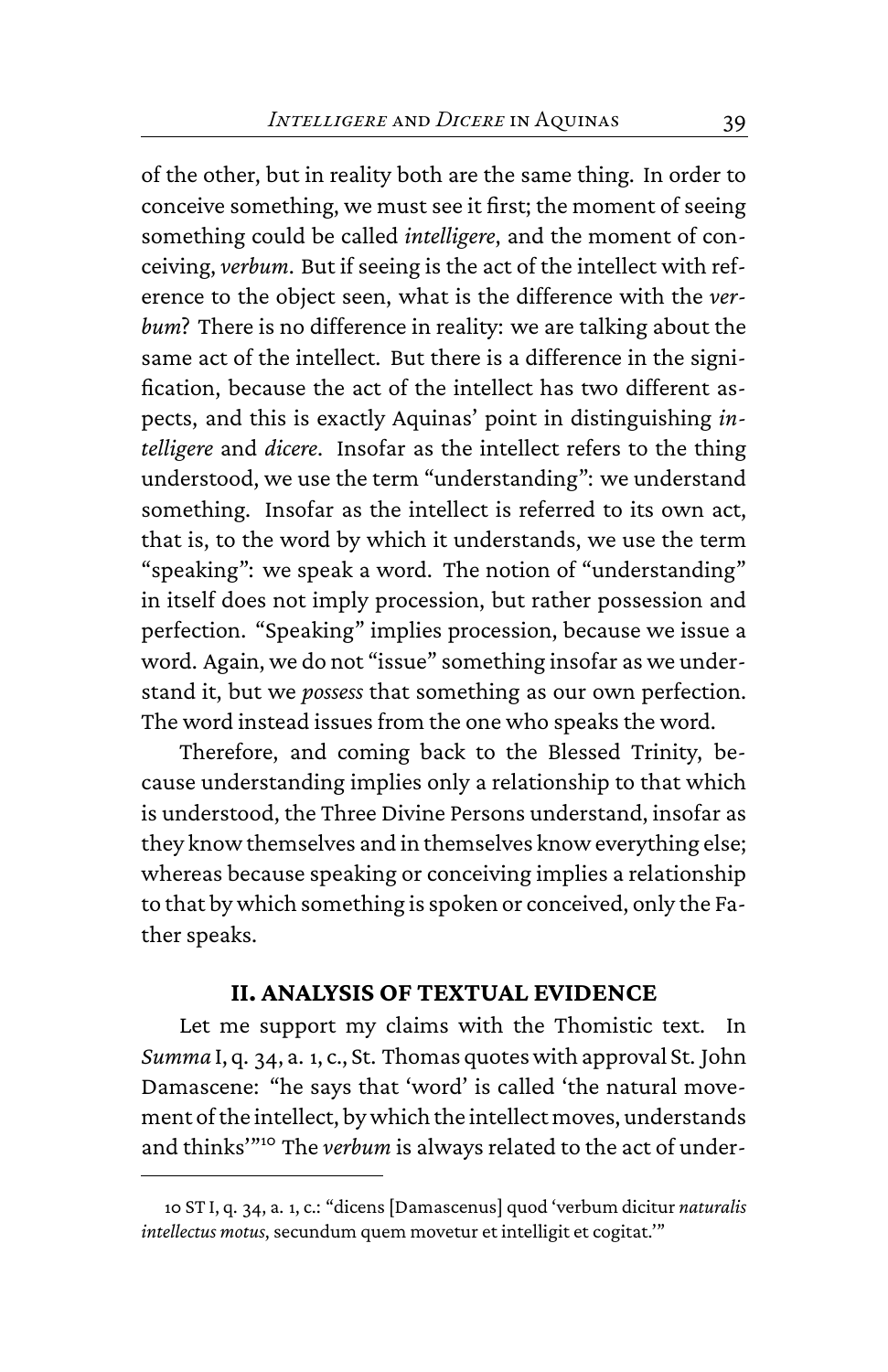standing, in the sense that we conceive [a word] by understanding [something], and we understand something by conceiving a word.

On the other hand, "to be spoken" belongs to each Person, for not only is the word spoken, but also the thing *understood* or signified *bythe word*. Therefore, in this manner, to one person alone in God does it belong to be spoken in the same way as a word is spoken; whereas in the way whereby a thing is spoken as *being understood in the word*, it belongs to each Person to be spoken. For the Father, *by understanding* Himself, the Son and the Holy Ghost, and all other things comprised in this knowledge, *conceives the Word*; so that thus the whole Trinity is "spoken" in the Word; and likewise also all creatures: as the intellect of a man by the word *he conceives in the act of understanding* a stone, speaks a stone.<sup>11</sup>

Clearly, in this text<sup>12</sup> and for St. Thomas, we conceive by understanding: "The Father... by understanding... conceives" [Pater... intelligendo... concipit], "as the intellect of a man by the word he conceives in the act of understanding a stone.. ." [sicut intellectus hominis verbo quod concipit intelligendo lapidem.. .]; and we understand by conceiving, by a word: "the

<sup>11</sup> ST I, q. 34, a. 1 ad 3: "Sed dici convenit cuilibet personae, dicitur enim non solum verbum sed res quae *verbo intelligitur* vel significatur. Sic ergo uni soli personae in divinis convenit dici eo modo quo dicitur verbum, eo vero modo quo dicitur *res in verbo intellecta*, cuilibet personae convenit dici. Pater enim, *intelligendo* se et filium et spiritum sanctum, et omnia alia quae eius scientia continentur, *concipit verbum*, ut sic tota Trinitas verbo dicatur, et etiam omnis creatura; sicut intellectus hominis *verbo quod concipit intelligendo lapidem,* lapidem dicit."

<sup>12</sup> All of the following quotations in this paragraph are excerpts from the text just quoted, that is, ST I, q. 34, a. 1 ad 3.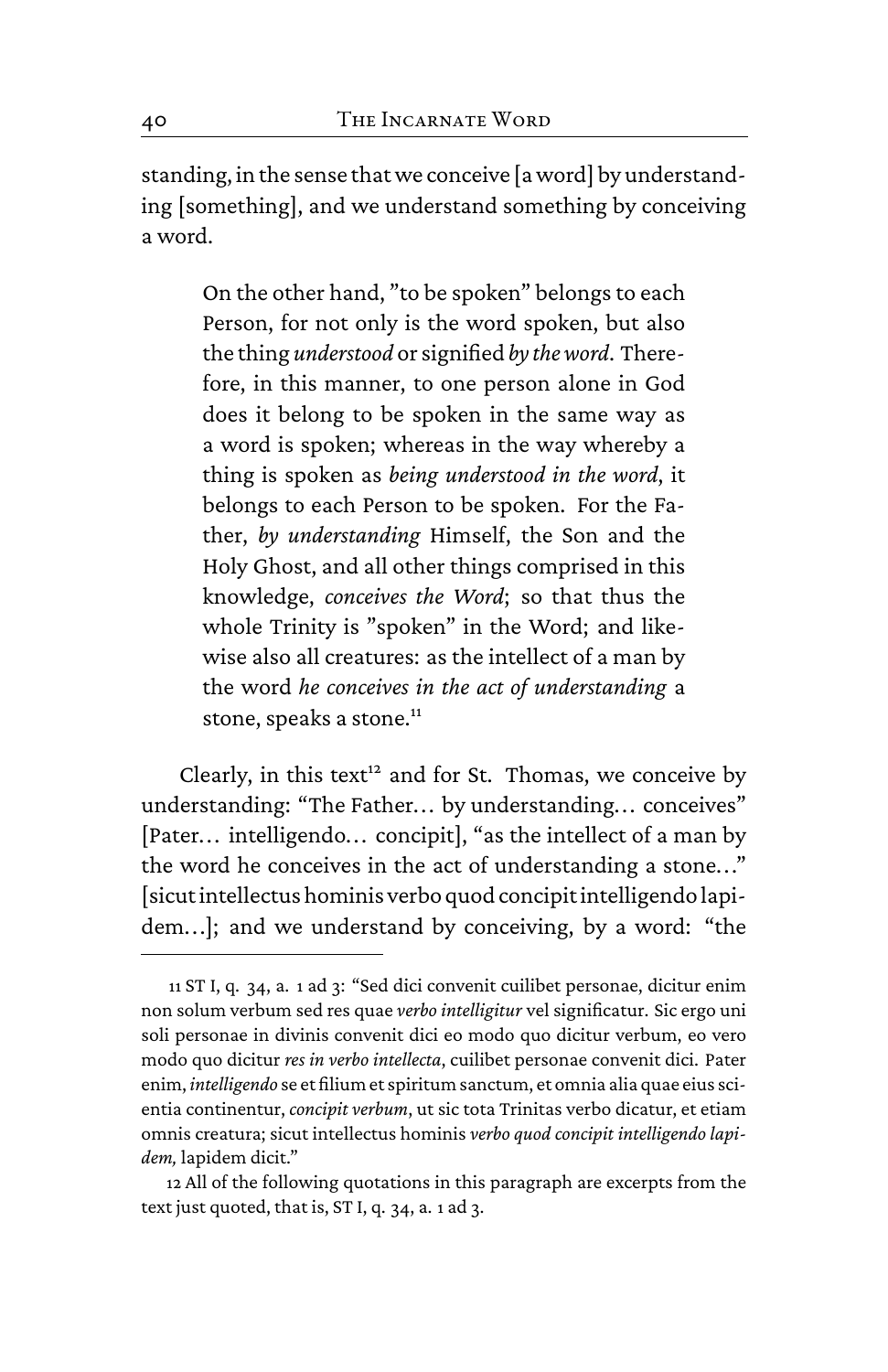thing understood or signified by the word" [res quae verbo intelligitur], "a thing is spoken as being understood in the word" [res in verbo intellecta].

"For whenever we understand, *by the very fact of understanding* [*ex hoc ipso quod intelligit*] there proceeds something within us, which is a conception of the thing understood, a conception issuing from our intellectual power and *proceeding from our knowledge* of that object [*ex eius notitia procedens*]."<sup>13</sup> I do not think it can be said more clearly that the concept forms precisely in the very act of understanding and as the very act of understanding. "*Notitia*" refers to the act of understanding in the same way as "*ex hoc ipso quod intelligit*"; that is, the word proceeds from the act of understanding (*ex eius notitia procedens*) 14 insofar as the word proceeds by the very fact that we understand something (*ex hoc ipso quod intelligit*).

That the term "*notitia*", for St. Thomas, signifies the act of understanding may be taken from the following text. Here, St. Thomas is clarifying St. Augustine's use of the term "*notitia*", because St. Augustine has used this term to indicate the concept, which is not the way St. Thomas uses it. "Therefore when we say that 'word is knowledge' [*notitia*], the term 'knowledge' does not mean the act of a knowing intellect, or any one of its habits, but stands for what the intellect conceives by knowing."<sup>15</sup> That is to say, *notitia* is commonly used to indicate the act of understanding (or its habit), but here is used by St. Augustine to indicate the concept. Significantly, St. Thomas says that the concept is that which the intellect conceives pre-

<sup>13</sup> ST I, q. 27, a. 1 c.: "Quicumque enim intelligit, *ex hoc ipso quod intelligit,* procedit aliquid intra ipsum, quod est conceptio rei intellectae, ex vi intellectiva proveniens, et*ex eius notitia procedens*."

<sup>14</sup> Cf. ST I, q. 34, a. 1 c.: "The concept of the heart has of its own nature to proceed from something other than itself—namely, *from the knowledge of the one conceiving*." [Ipse autem conceptus cordis de ratione sua habet quod ab alio procedat, scilicet *a notitia concipientis*.]

<sup>15</sup> ST I, q. 34, a. 1 ad 2: "Cum ergo dicitur quod verbum est notitia, non accipitur notitia pro actu intellectus cognoscentis, vel pro aliquo eius habitu, sed pro eo quod intellectus concipit cognoscendo."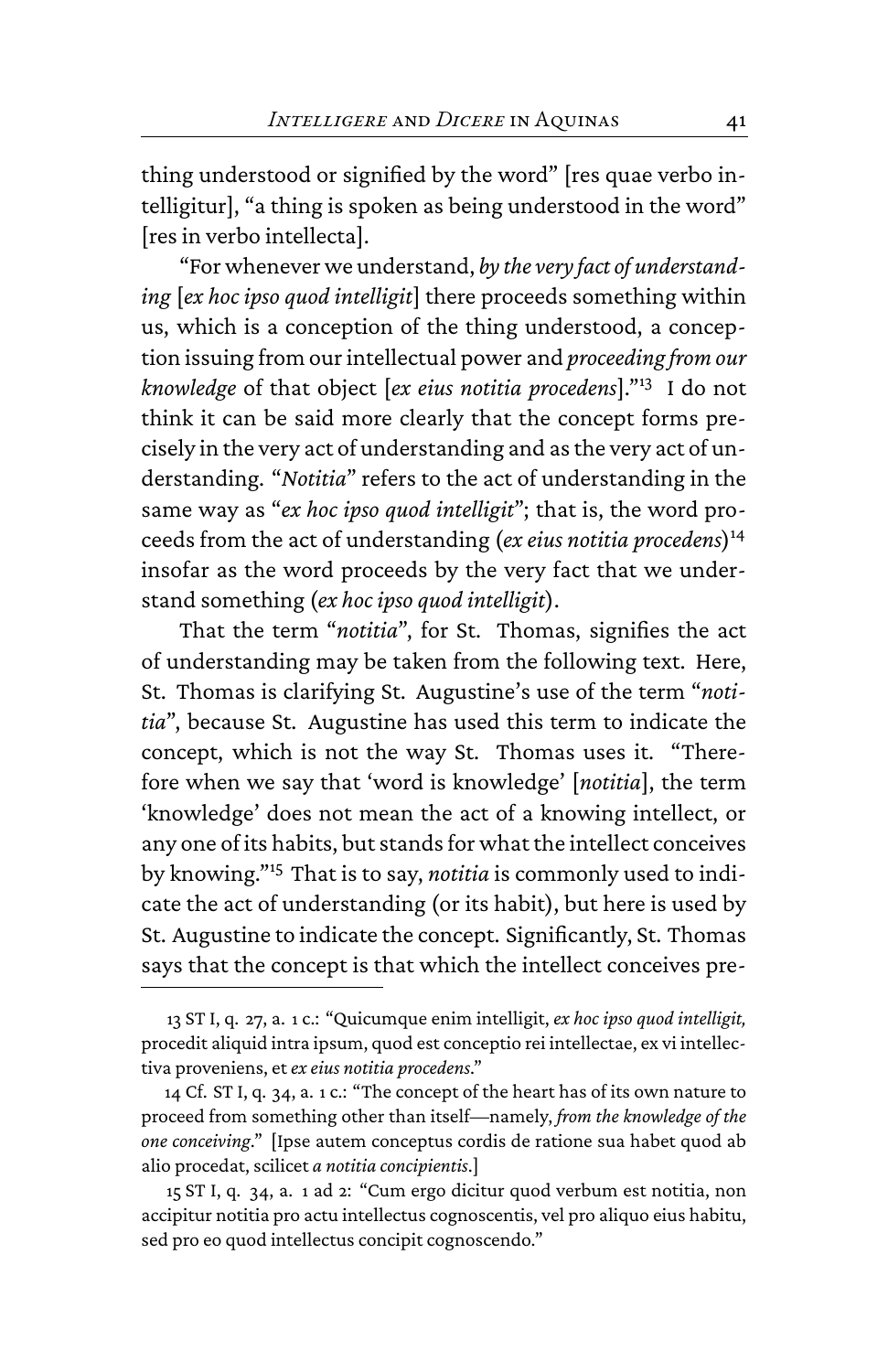cisely in the act of knowing something, in the act of understanding ("what the intellect conceives *by knowing*" [quod intellectus concipit*cognoscendo*]). Understanding and the issuing of a word are not two different acts of the intellect, but two different aspects of the intellect in the same act of understanding.

The concept "*proceeds by way of intelligible action*, which is a vital operation; from a conjoined principle (as above described); by way of similitude, inasmuch as the concept of the intellect is a likeness of the thing understood."<sup>16</sup> The concept proceeds by way of an operation of the intellect from the intellect itself. What operation of the intellect if not understanding, which is an assimilation regarding the thing understood? If *intelligere* were an act different from *dicere*, what would be the difference? Both would be operations from the intellect in which the intellect is assimilated to that which is understood: again, what would be the difference? The concept's assimilation regarding the thing understood is stressed also in the following text: "Regarding our intellect, instead, we use the word 'conception' in order to signify that in the word of our intellect is found the likeness of the thing understood, although there be no identity of nature."<sup>17</sup>

The concept is "what the intellect conceives by knowing,"<sup>18</sup> that is, what is conceived by the very act of understanding. There is no understanding without word. There is a distinction in the way of signifying that allows for confusion perhaps, insofar as *intelligere* could be considered the operation essentially, in itself, as operation, as *in fieri*, and the concept signifies the operation *in facto esse*, as completed. However, because of the

<sup>16</sup> ST I, q. 27, a. 2, c.: "*Procedit enim per modum intelligibilis actionis*, quae est operatio vitae, et a principio coniuncto, ut supra iam dictum est, et secundum rationem similitudinis, quia conceptio intellectus est similitudo rei intellectae." Aquinas is speaking directly about the Word in God, but what is quoted here applies to the human concept also.

<sup>17</sup> ST I, q. 27, a.2 ad 2: "Sed in intellectu nostro utimur nomine conceptionis, secundum quod in verbo nostri intellectus invenitur *similitudo rei intellectae*, licet non inveniatur naturae identitas."

<sup>18</sup> ST I, q. 34, a. 1 ad 2: "quod intellectus concipit cognoscendo."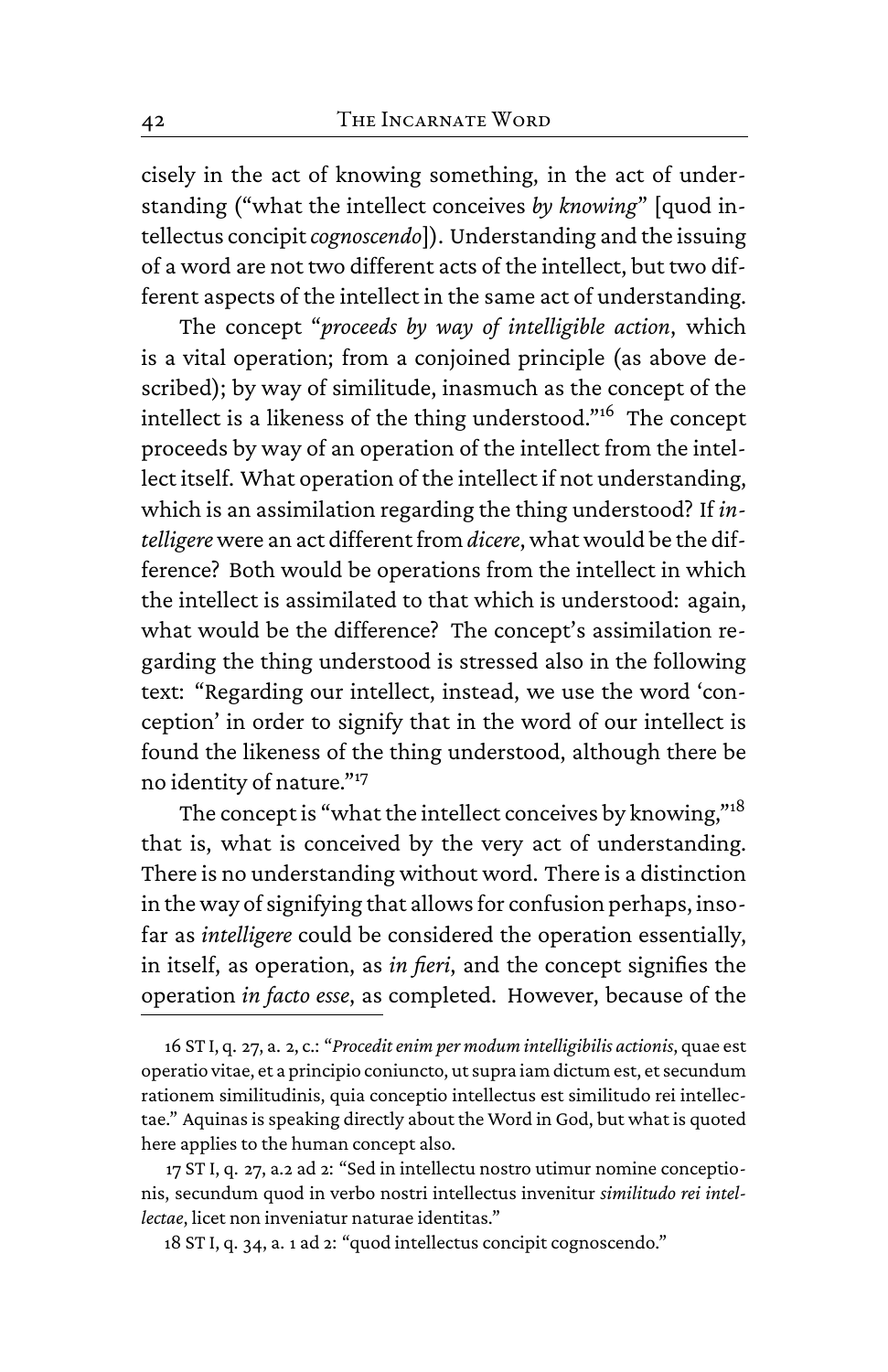particular characteristics of understanding, there is no real distinction between *in fieri* or*in facto esse*: either we understand or we do not.

So much so that whoever understands, understands in the concept: the thing understood is manifested to the one who understands "in the word uttered."<sup>19</sup> And that is why Aquinas says that the three Persons in the Trinity are understood and *therefore* said in the concept: "although each Person understands and is understood, and consequently is spoken by the Word."<sup>20</sup>

If *intelligere* and *dicere* correspond to the same act of understanding, why does Aquinas make a distinction between these two notions?

Anselm took the term "speak" [*dicere*] improperly for the act of understanding [*intelligere*]; whereas they really differ from each other. For "to understand" [*intelligere*] means only the relationship of the one who understands to the thing understood, in which relationship nothing about origin is conveyed, but only a certain information of our intellect, forasmuch as our intellect is made actual by the form of the thing understood. In God, however, it [i.e. *intelligere*] means complete identity, because in God the intellect and the thing understood are altogether the same, as was proved above. Whereas "to speak" [*dicere*] means chiefly the relationship to the word conceived: for "to speak" is nothing but to utter a word. But by means of the word it [i.e. *dicere*] imports a relationship to the thing understood which in the word uttered is manifested to the one who understands.<sup>21</sup>

<sup>19</sup> ST I, q. 34, a. 1 ad 3: "in verbo prolato manifestatur intelligenti."

<sup>20</sup> ST I, q. 34, a. 1 ad 3 in finem: "cum tamen singula personarum sit intelligens et intellecta, et per consequens Verbo dicta."

<sup>21</sup> ST I, q. 34, a. 1, ad 3: "Anselmus vero improprie accepit dicere pro intelligere. Quae tamen differunt. Nam intelligere *importat*solam habitudinem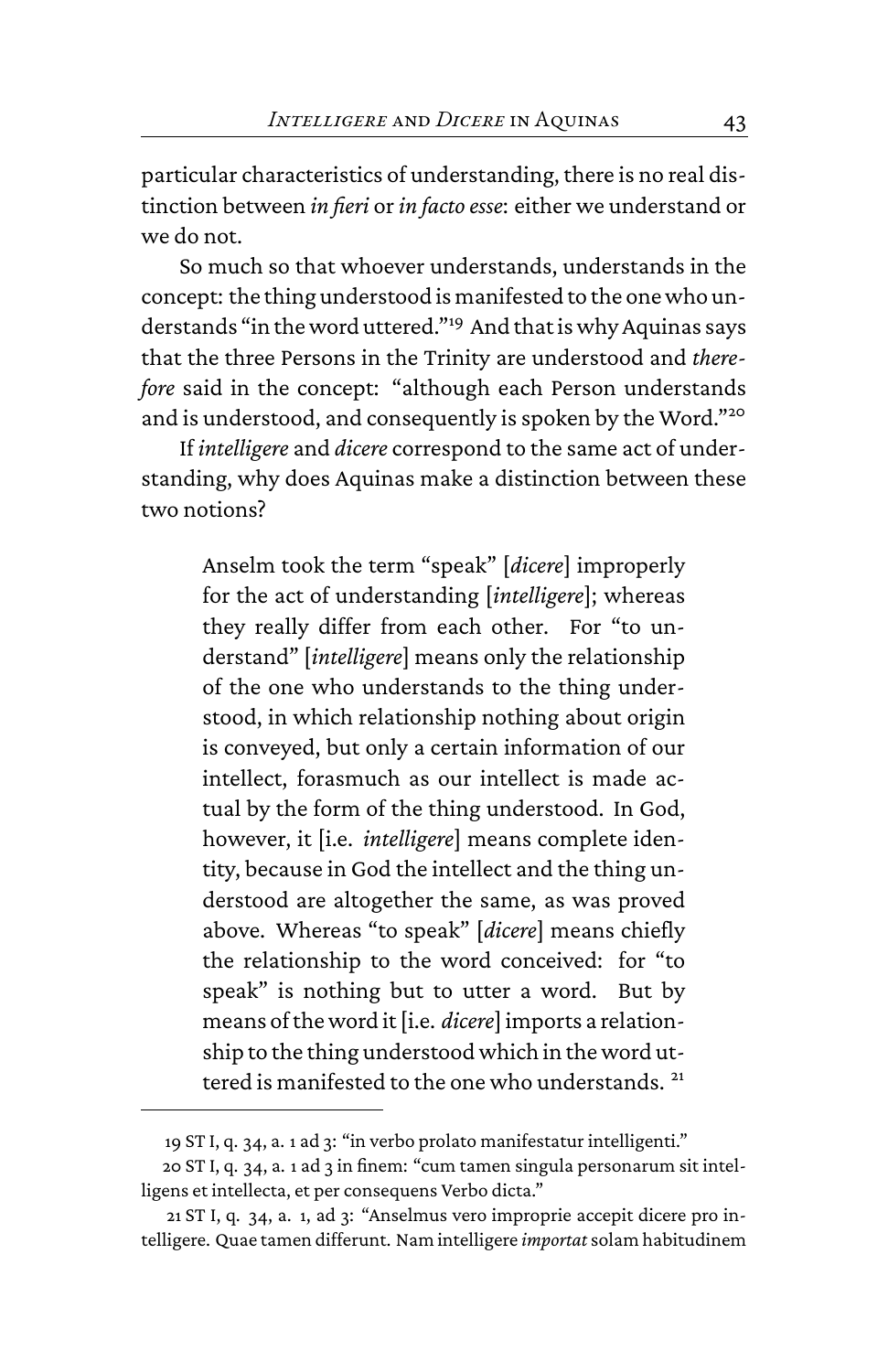St. Thomas is not saying that the terms*intelligere* and *dicere* correspond to different acts of the intellect, but that they indicate different relationships in the same act of understanding. *Intelligere* indicates the relationship of the intellect to that which is understood: now, given that in God the intellect and that which is understood are the same thing, here, in God, there is no real relation. *Dicere*is the relationship of the intellect to its word: now, because this relationship is a relationship of origin, here, in God, there is a real relation.

*Intelligere* is the relationship of the intellect to its object; *dicere*is the relationship of the intellect as principle of operation to its operation. Now, the relationship of the intellect to its object (understanding) is through its operation, through the intellect's "reaching out" to the object, through the concept. That is why, even if *intelligere*indicates the relationship of the intellect to the thing understood, *dicere*relates also, through the word, to the thing understood because it is precisely the word that manifests to the one who understands that which is understood: $22$ we understand in the word. In my view, this explanation and the fact that Aquinas, in this text (ST I, q. 34, a. 1, ad 3), emphasizes the connotation of each term, as each term indicating different relationships regarding the intellect's operation,<sup>23</sup> show

intelligentis ad rem intellectam; in qua nulla ratio originis importatur, sed solum informatio quaedam in intellectu nostro, prout intellectus noster fit in actu per formam rei intellectae. In Deo autem importat omnimodam identitatem, quia in Deo est omnino idem intellectus et intellectum, ut supra ostensum est. Sed dicere importat principaliter habitudinem ad verbum conceptum; nihil enim est aliud dicere quam proferre verbum. Sed mediante verbo importat habitudinem ad rem intellectam, quae in verbo prolato manifestatur intelligenti."

<sup>22</sup> Cf. ST I, q. 34, a. 1, ad 3: ".. .the thing understood which in the word uttered is manifested to the one who understands" [. . .rem intellectam, quae in verbo prolato manifestatur intelligenti].

<sup>23</sup> Cf. ST I, q. 34, a. 1, ad 2: "Nothing belonging to the intellect can be applied to God personally, except word alone; for word alone *signifies*that which emanates from another. For what the intellect forms in its conception is the word. Now, the intellect itself, according as it is made actual by the intelligible species, *is considered* absolutely" [Nihil eorum quae ad intellectum perti-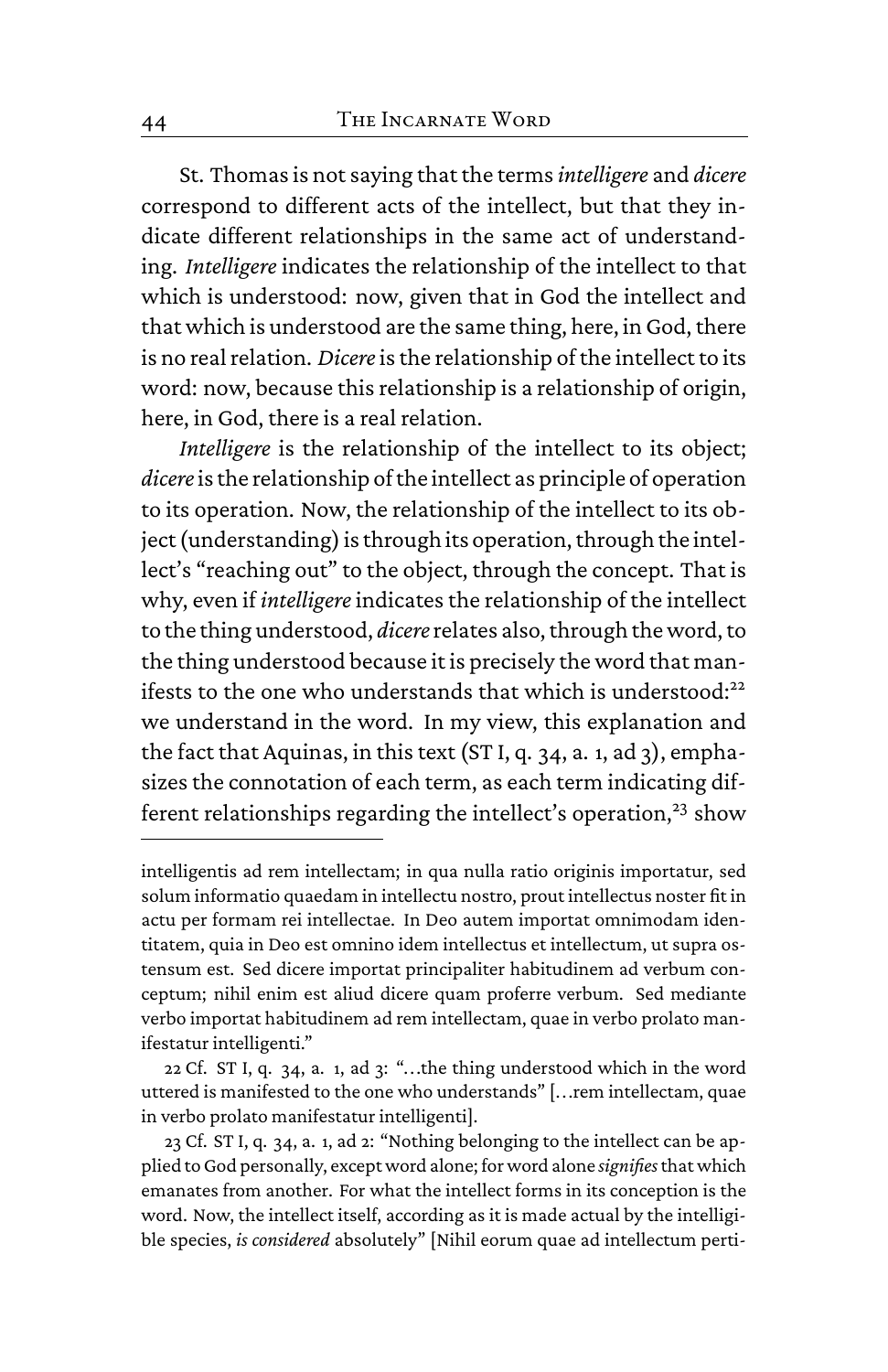clearly that, for Aquinas, understanding and the production of a concept are not two different operations. They are, instead, two different aspects of the same operation: *intelligere*is the relationship of the intellect to its object, and *dicere* the relationship of the intellect to its own operation on the object.

Other texts that may confirm our interpretation:

In those things in which there is a difference between the intellect and its object,<sup>24</sup> and the will and its object, there can be a real relation, both of science to its object, and of the willer to the object willed. In God, however, the intellect and its object are one and the same; because by understanding Himself, God understands all other things; and

In my view, here and because of the context, "species intelligibilem" stands for the *species expressa*, that is, for the concept, and not for the *species impressa*. Certainly, in many places Aquinas uses this terminology "species intelligibilis" for the *species impressa* instead. However, that the concept, in Aquinas, can be considered an intelligible species can be taken from the following passages as well. Cf. ST I, q. 27, a. 2, c.: "for He proceeds by way of intelligible action, which is a vital operation; and from a conjoined principle (as above described); and by way of similitude, inasmuch as the concept of the intellect is *a likeness of the object conceived*" [Procedit enim per modum intelligibilis actionis, quae est operatio vitae, et a principio coniuncto, ut supra iam dictum est, et secundum rationem similitudinis, quia conceptio intellectus est *similitudo rei intellectae*]; ST I, q. 27, a. 2, ad 2: "In our way of understanding we use the word 'conception' in order to signify that in the word of our intellect is found the *likeness of the thing understood*, although there be no identity of nature" [Sed in intellectu nostro utimur nomine conceptionis, secundum quod in verbo nostri intellectus invenitur *similitudo rei intellectae*, licet non inveniatur naturae identitas].

24 Notice how, for Aquinas, the Aristotelian identity between "intellectus *in actu*" (the intellect in act) and "intellectum *in actu*" (the understood in act) does not mean that *intellectus* (the intellect) and *intellectum* (the understood or the object) are always the same thing. They are the same thing only in God, not in us.

nent, personaliter dicitur in divinis, nisi solum verbum, solum enim verbum *significat* aliquid ab alio emanans. Id enim quod intellectus in concipiendo format, est verbum. Intellectus autem ipse, secundum quod est per speciem intelligibilem in actu, *consideratur* absolute].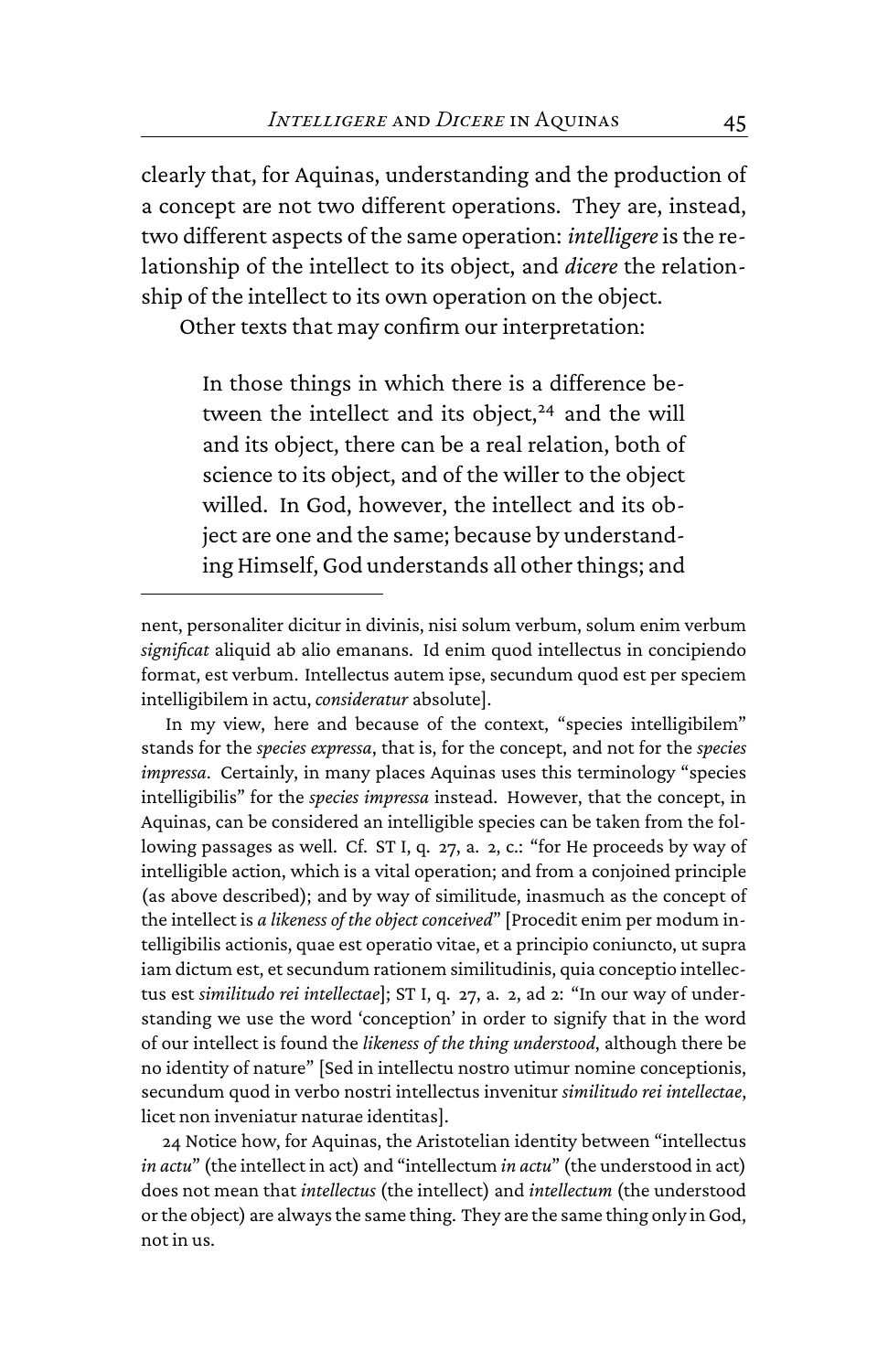the same applies to His will and the object that He wills. Hence it follows that in God these kinds of relations are not real; as neither is the relation of a thing to itself. Nevertheless, the relation to the word is a real relation; because *the word is understood as proceeding by an intelligible action*; and not as a thing understood. For, when we understand a stone, that which the intellect conceives from the thing understood, is called the word.<sup>25</sup>

The word is that which proceeds by means of an intellectual action. What intellectual action, if not the act of understanding? This is why St. Thomas mentions immediately the example of the act of understanding a stone.

St. Thomas, as part of an objection, affirms the following principle: "whoever understands, by understanding conceives a word."<sup>26</sup> Therefore—the objection continues—if the three Persons in the Trinity understand, the three of them should conceive a word, and therefore word is not a personal name, but something regarding the three Persons. St. Thomas' answer to this objection does not deny the aforementioned principle:

> To be intelligent belongs to the Son, in the same way as it belongs to Him to be God, since to understand is said of God essentially, as stated above.

<sup>25</sup> Cf. ST I, q. 28, a. 4, ad 1: "In his in quibus differt intellectus et intellectum, volens et volitum, potest esse realis relatio et scientiae ad rem scitam, et volentis ad rem volitam. Sed in Deo est idem omnino intellectus et intellectum, quia intelligendo se intelligit omnia alia, et eadem ratione voluntas et volitum. Unde in Deo huiusmodi relationes non sunt reales, sicut neque relatio eiusdem ad idem. Sed tamen relatio ad verbum est realis, quia *verbum intelligitur ut procedens per actionem intelligibilem,* non autem ut res intellecta. Cum enim intelligimus lapidem, id quod ex re intellecta concipit intellectus, vocatur verbum." This text shows also that, for Aquinas, there is concept not only in judgment but in simple apprehension as well. We form a concept in understanding "stone".

<sup>26</sup> ST I, q. 34, a. 2, ob. 4: "Quicumque intelligit, intelligendo concipit verbum."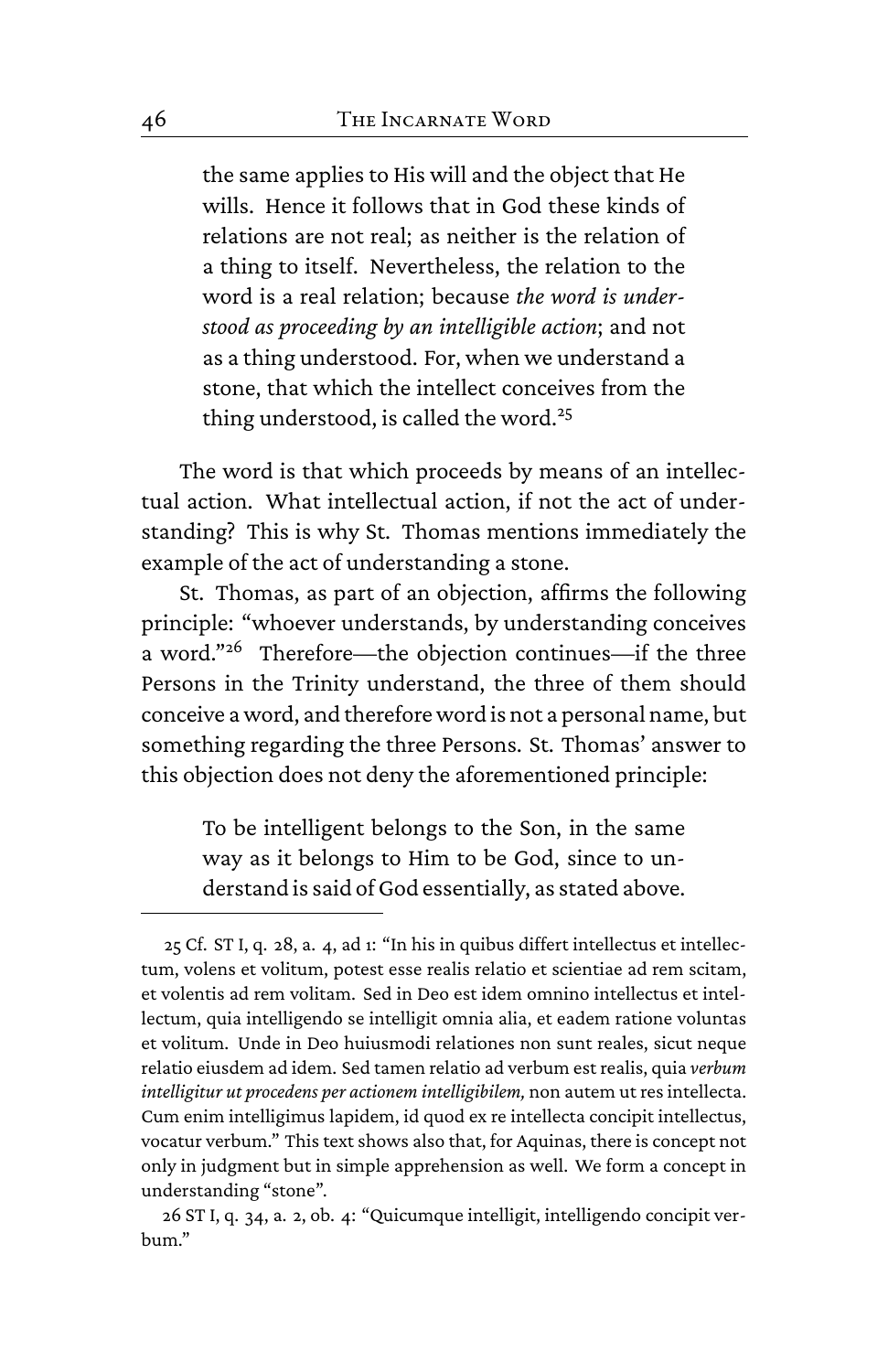Now the Son is God begotten, and not God begetting; and hence He is *intelligent, not as producing a Word*, but as the Word proceeding; forasmuch as in God the Word proceeding does not differ really from the divine intellect, but is distinguished from the principle of the Word only by relation.<sup>27</sup>

The act of understanding implies issuing a word, the act of understanding happens by means of the issuing of a word. In the Trinity, the act of understanding is one and the Word is also one: but the act of understanding is essential and instead the Word, because it implies a real relationship to its principle, is Personal. What I find relevant for my present purpose is that, for Aquinas, the principle remains: "whoever understands, by understanding conceives a word."<sup>28</sup> The act of understanding happens by issuing a word.

#### **CONCLUSION**

Our purpose has been to show that, for Aquinas, *intelligere* and *dicere* are not two different acts of the intellect, but two different considerations of the same act of understanding, based on two different relationships of the intellect: the relationship between the intellect and that which is understood, and the relationship between the intellect and its own operation or act. In the *Summa Theologiae*, there is textual evidence that St. Thomas makes a distinction between*intelligere* and *dicere*, but no textual evidence refers this distinction to two different acts. Textual evidence refers this distinction to two different relationships in

<sup>27</sup> ST I, q. 34, a. 2, ad 4: "Eo modo convenit Filio esse intelligentem, quo convenit ei esse Deum, *cum intelligere essentialiter dicatur in divinis*, ut dictum est. Est autem Filius Deus genitus, non autem generans Deus. Unde est quidem *intelligens, non ut producens verbum*, sed ut verbum procedens; prout scilicet in Deo verbum procedens secundum rem non differt ab intellectu divino, sed relatione sola distinguitur a principio verbi."

<sup>28</sup> ST I, q. 34, a. 2, ob. 4: "Quicumque intelligit, intelligendo concipit verbum."